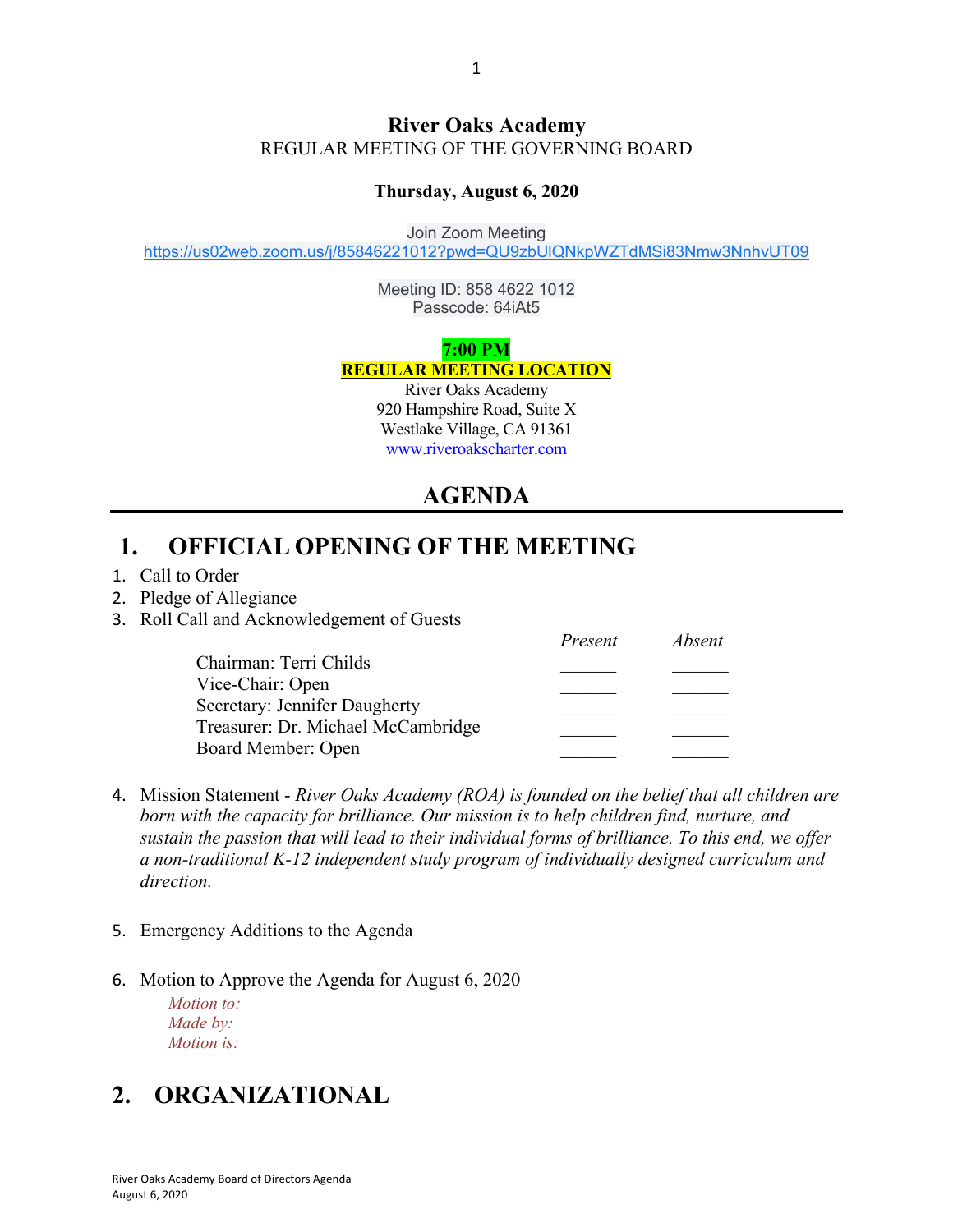a. None

## **3. PUBLIC COMMENTS**

*Citizens who would like to address the Board on any item on the Agenda may do so now or when the President requests comments from the Public as the Board is considering the item. This portion of the Annual Board meeting is set aside for members of the audience to make comments or raise issues that are not specifically on the agenda. These presentations, both during open and agendized topics, are limited to three (3) minutes per presentation and the total time allotted to non-agenda items will not exceed fifteen (15) minutes.*

#### **4. INFORMATION AND DISCUSSION ITEMS**

*These items are presented to the Board for information only and are not subject to action at this meeting. These items may be added to a future meeting for action by the Board.*

- 1. Budget Committee Informational (10 min)
- 2. Parent Advisory Council (PAC) Informational (10 min)
- 3. Teacher's Report Informational (10 min)
- 4. Oxnard Resource Center Report—Informational (10 min)
- 5. Student Report Informational (10 min)
- 6. Career Pathways Report Informational (10 min)
- 7. High School Guidance Counselor Report—Informational (10 min)
- 8. Re-opening & Covid-19 Mitigation Plan and Re-opening Protocol and Procedures for Staff and Families Plan (10 min)

## **5. REPORTS**

- 1. President's Report
- 2. Individual Board Member Report
- 3. Director's Report
- 4. BSA Report
- 5. VCOE Report

## **6. CONSENT AGENDA ITEMS**

*Actions proposed for the Consent Agenda are items consistent with adopted policies and approved practices of River Oaks Academy and are deemed routine in nature. The Board will be asked to approve all of the Consent Agenda items by a single vote unless any member of the Board or the Public asks that an item be removed from the Consent Agenda and considered and discussed separately.*

- 1. Consideration to approve the June 4 (Regular Meeting) and July 3 (Special Meeting), 2020-Minutes
- 2. Consideration to approve the ROA Financial Statement
- 3. Consideration to approve the ROA Board Report of Purchase Orders
- 4. Consideration to approve the ROA PAC Transaction Detail Report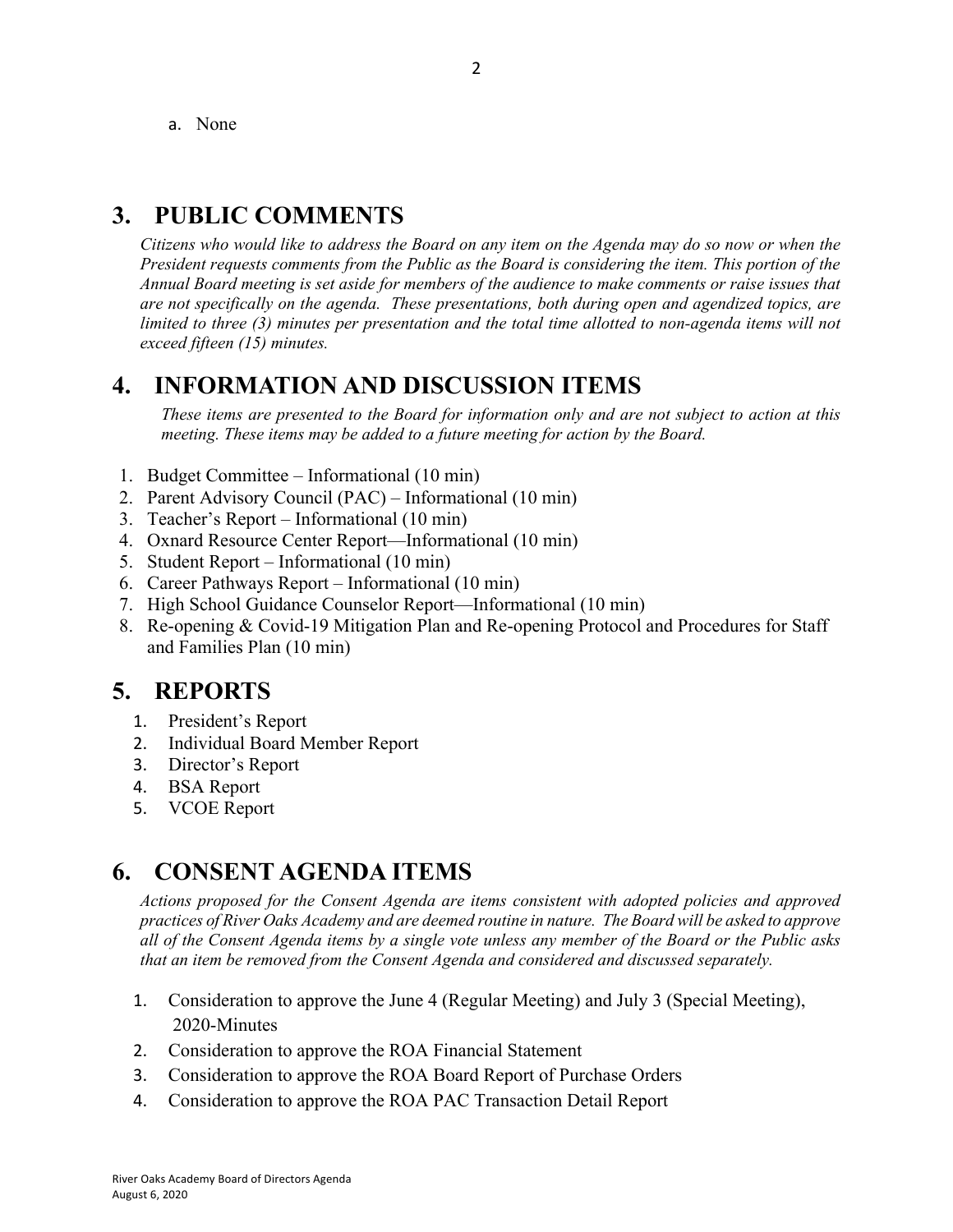# **7. ACTION ITEMS**

- 1. Review, Discussion, and Approval of the parent nominated board member Pamela Keller who will be replacing Denise Filz in board position #4, as a Parent Board Member.
	- a) Board position #4 is a position that is nominated by the School Population and approved by the Board. The votes are collected through the BSA (Benny and Rudy).

Pamela Keller's Bio: Pamela Keller began homeschooling her two sons when they started 6th and 10th grade. ROA enabled them to explore possibilities to pursue their passion through a personalized learning program. Her son, Justin, graduated from ROA and is now attending college. Her younger son, Brian, is currently a high school student at ROA. Pamela's employment history is in accounting and human resources. Her background includes a Bachelor of Science degree in Organizational Systems Management from CSUN. She served on the Parent Advisory Council (PAC) at ROA for three years, and she enjoyed volunteering to support the ROA community. She has a passion for event planning by artfully arranging spaces while taking into account flow and function. As an avid gardener, she also enjoys landscape design. She is currently pursuing her interest in content creations and styling through photography. She is grateful to be a part of contributing to alternative education.

*Public Comments: Motion to: Made by: Motion is:*

- 2. Review, Discussion, and Approval of the resignation letter sent by Denise Filz withdrawing as a board member from the ROA Board; Board Position #5.
	- a. Due to personal conflicts, Denise had to withdraw from her newly elected board position as a community board member. Her resignation is effective immediately.

*Public Comments: Motion to: Made by: Motion is:*

- 3. Review, Discussion, and Approval of the application from Dr. Michael Hillis for Board Position #5, a board nominated and elected position.
	- a) Board Position #5 is a community board position that is nominated and elected by the Board of Directors. Due to Denise Filz' withdrawal, this position is open. Dr. Michael Hillis expressed his interest in filling that position.

Dr. Hillis' Bio: Dr. Michael Hillis is currently the Dean of the Graduate School of Education at California Lutheran University, a position he assumed in 2015. As part of his academic career, Dr. Hillis has taught in Tennessee, Washington state, and as a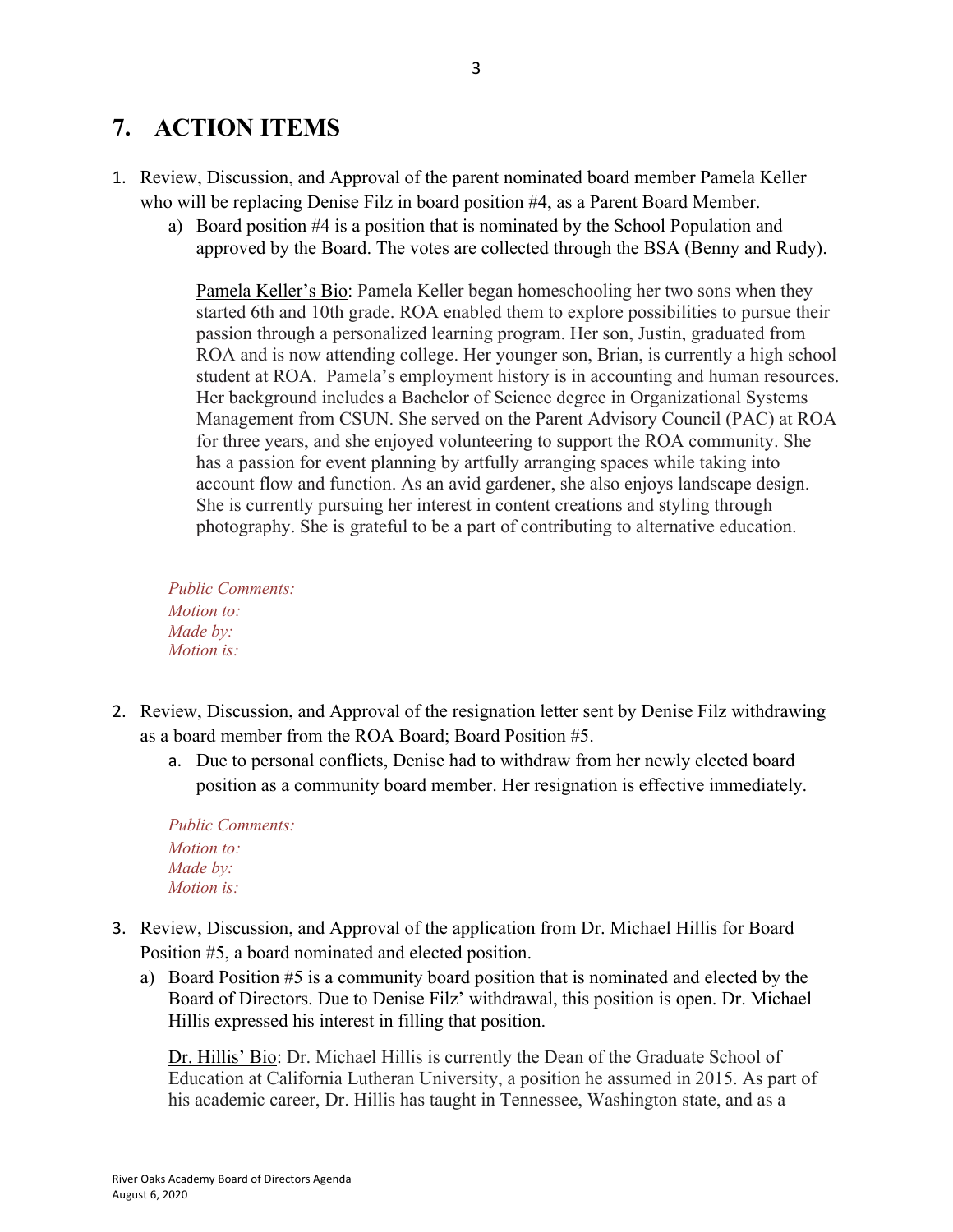Fulbright Scholar in Norway. Dr. Hillis' writing and research interests include the moral assumptions of multicultural education, leadership and mimetic theory, and the development of community partnerships. Dr. Hillis has also been active in accreditation work through the years serving as a site visitor for NCATE, CAEP, and multiple state reviews. Most recently, he was elected to serve on California's Committee on Accreditation.

*Public Comments: Motion to: Made by: Motion is:*

- 4. Review, Discussion, and Approval of the 2020-21 Consolidated Application—Spring Release. (Benny/Rudy).
	- a. The Consolidated Application (ConApp) is used by the California Department of Education (CDE) to distribute categorical funds from various federal programs to county offices, school districts, and direct-funded charter schools throughout California. Annually, from mid-May to the end of June, each local educational agency (LEA), using the Consolidated Application and Reporting System (CARS), submits the spring release of the ConApp. The spring release documents participation in these programs and provides assurances that the LEA will comply with the legal requirements of each program.

*Public Comments: Motion to: Made by: Motion is*

- 5. Review, Discussion, and Approval of the River Oaks Academy Charter School Board of Directors' Resolution #20-02 *Concerning Measures to Address Ongoing Impacts of COVID-19 During School Re-Opening*.
	- a. This Resolution has been drafted by YMC, our legal team, to cover the management and operation of ROA during the emergency relating to COVID-19.

- 6. Review, Discussion, and Approval of the 2020-2021 Occupational Therapy Agreement with the Ventura County SELPA; not to exceed \$8,160.00
	- a. We contract with our local SELPA for our OT services for our Special Education Students.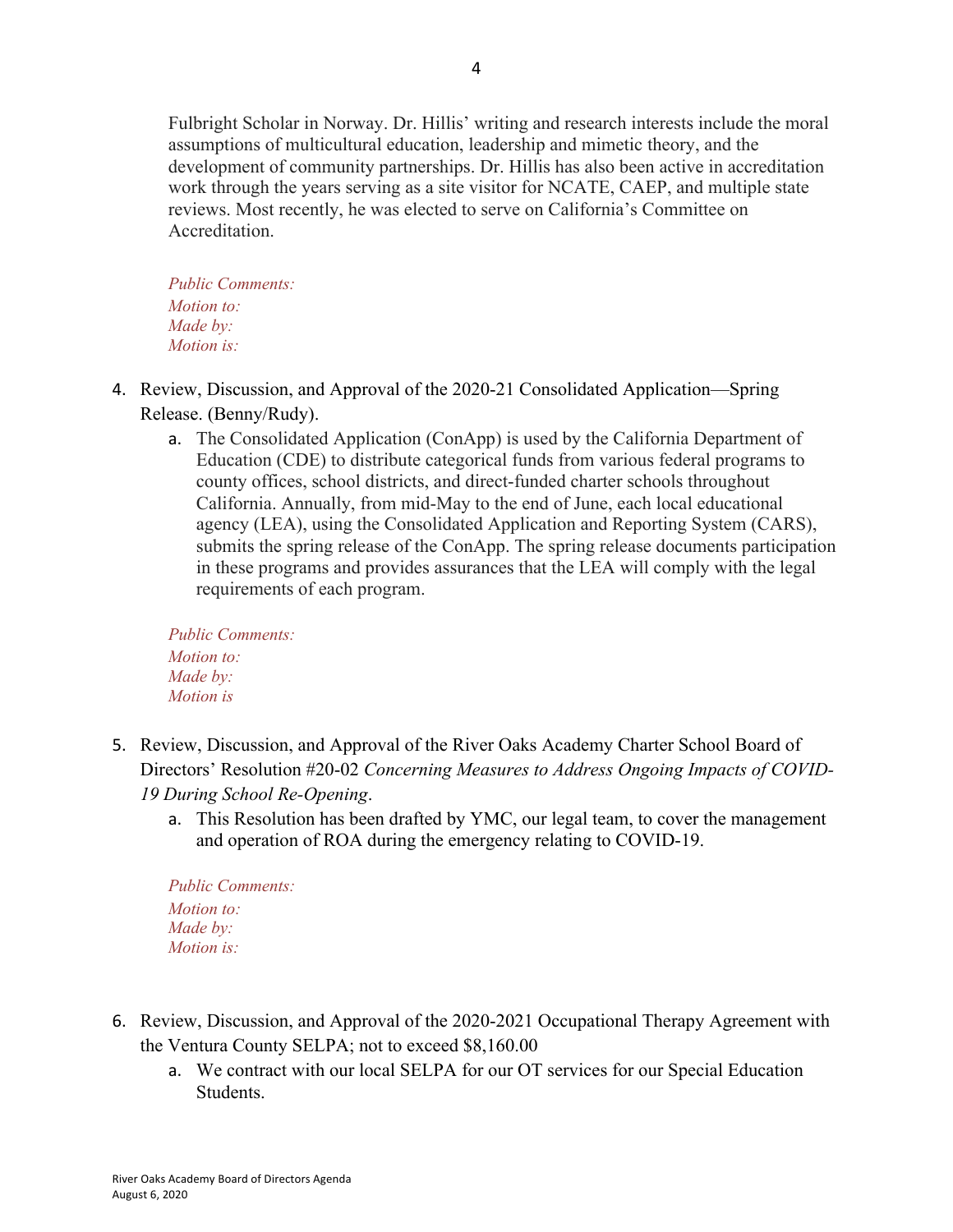7. Review, Discussion, and Approval of the contract with Jane Rouse as an additional resource teacher for our SPED students. Jane comes to us from Moorpark Unified.

*Public Comments: Motion to: Made by: Motion is:*

8. Review, Discussion, and Approval for the following new position:

| 202100053 | Educational Facilitator #21 |
|-----------|-----------------------------|
| 202101007 | Science/Math Specialist #1  |

*Public Comments: Motion to: Made by: Motion is:*

9. Review, Discussion, and Approval of the Auxiliary Science/Math Specialist/Independent Study/Personalized Learning Teacher Job Description.

```
Public Comments:
Motion to:
Made by:
Motion is:
```
- 10. Review, Discussion, and Approval of the Instructional Coordinator job description.
	- a. This position will be a .5 FTE position. The position has been board approved at the June board meeting. However, we did not have the job description finalized at that time. This position is built into the budget already.

```
Public Comments:
Motion to:
Made by:
Motion is:
```
11. Review, Discussion, and Ratification of the 2020-2021 contract for Escape Financial and Payroll/Personnel System provided by the Ventura County Office of Education @ \$10.00 per ADA Factor not to exceed \$3,112.20.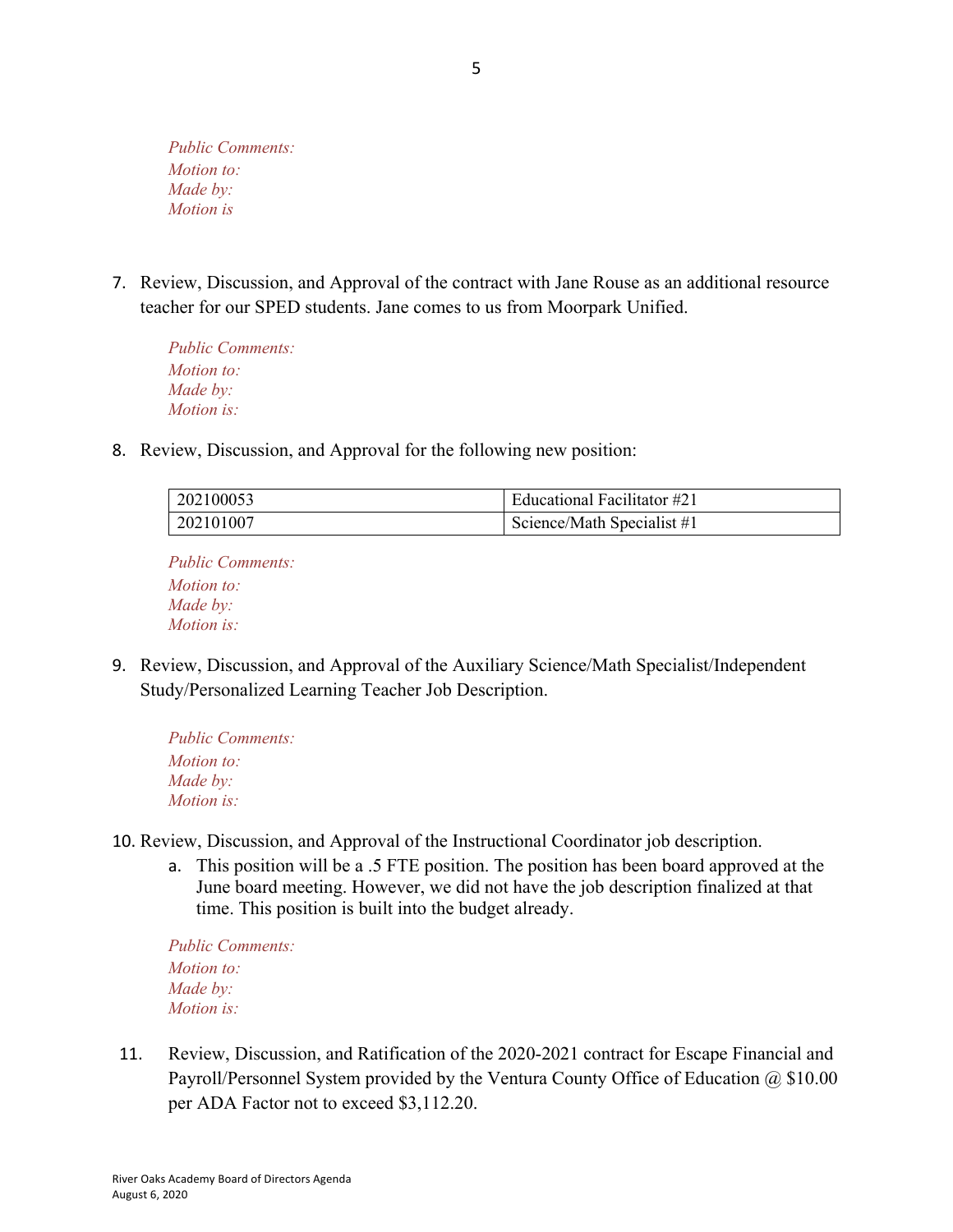12. Review, Discussion, and Approval of the date for the Board Retreat, an organizational and informational meeting on Saturday, August 15th, 2020 from 10:00- approximately 2:30 pm. Location and method TBD.

*Public Comments: Motion to: Made by: Motion is*

- 13. Review, Discussion, and Approval of the VCOE Agreement for Courier Services between the VCOE and ROA for 2020-21; not to exceed: \$1,836.00
	- a. This is the weekly mail service from the VCOE district to and from ROA.

*Public Comments: Motion to: Made by: Motion is*

14. Review, Discussion, and Ratification of the contract with Antonio Mendoza for the sanitation of our offices at Westlake 2/week through September, 2020. Not to exceed:

\$1500.00

*:*

*Public Comments: Motion to: Made by: Motion is:*

- 15. Review, Discussion, and Approval of the renewal quote for renting our storage unit. Not to exceed: \$4,499.00 for 12 months
	- a) We use this storage unit to store our files and other materials, to which we don't need access all the time due to space issues.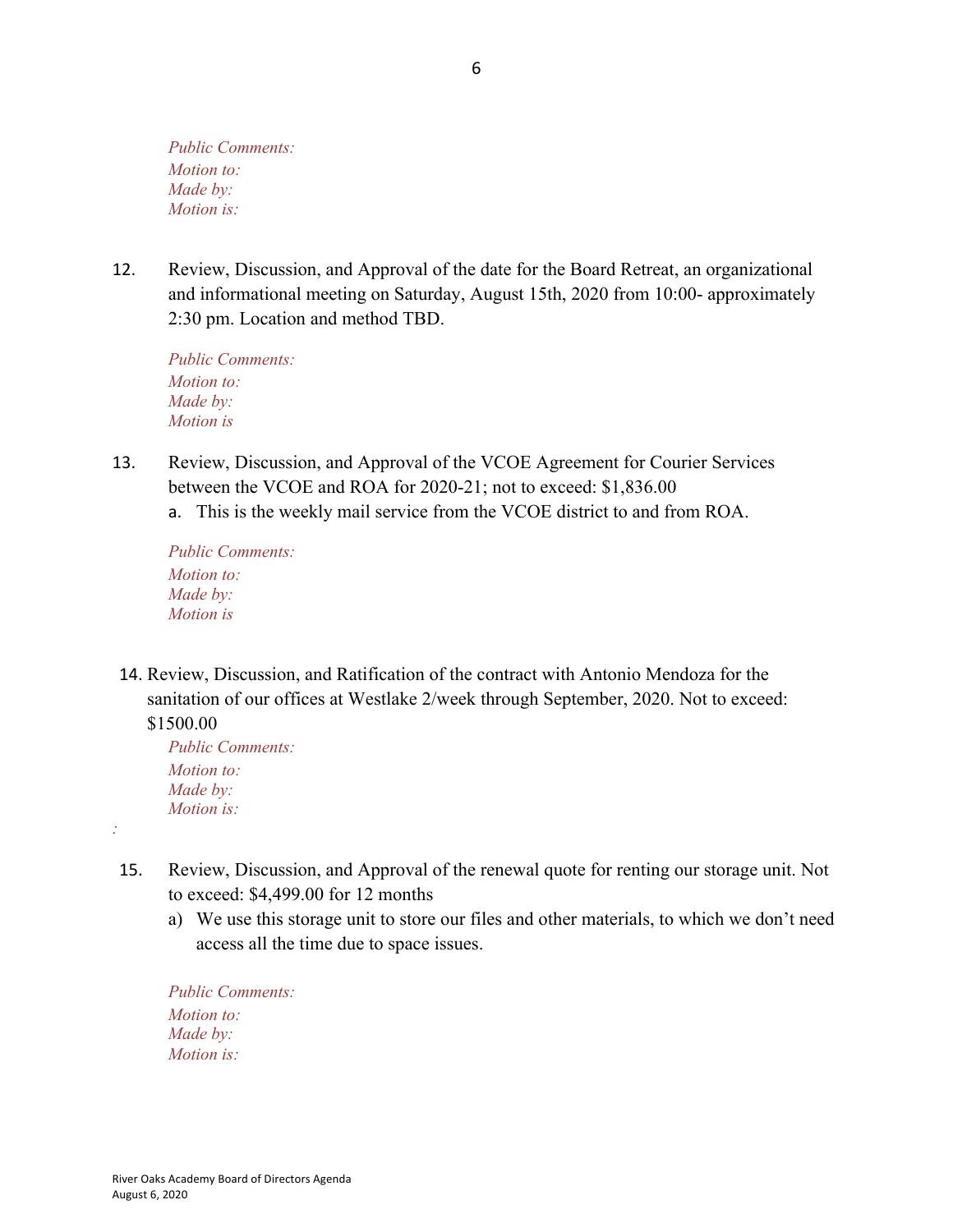- 16. Review, Discussion, and Ratification of the renewal of our Liability and Worker's Compensation & Employer's Liability insurance with CharterSafe. Effective date: July 1, 2020-July 1, 2021. Not to exceed: \$55,395.00.
	- a. CharterSafe has increased their rates dramatically due to a variety of liability issues they claim they are facing. We were able to negotiate an almost \$5,000.00 reduction.

- 17. Review, Discussion, and Ratification of the 2020-21 Agreements between River Oaks Academy and Special Education Vendors (July 1, 2020-June 30, 2021)
	- *a.* Mary Beth Adams, Resource Specialist (Oxnard and Westlake), not to exceed: \$52,000.00
	- *b.* Richard Jenkins, Special Education Consultant, not to exceed: \$8,000.00
	- *c.* Patti Murray, Speech Therapist (Westlake), not to exceed: \$26,000.00
	- *d.* Sherry Franzino, Resource Specialist (Westlake), not to exceed: \$32,000.00
	- *e.* Leah Dickenson, PhD, Counseling services (Oxnard and Westlake), not to exceed: \$10,000
	- *f.* Nayri Shmavonian, Psychologist (Oxnard and Westlake), not to exceed: \$15,000.00
	- *g.* Elaine Fleisher, Resource Specialist (Oxnard and Westlake), not to exceed: \$25,000.00
	- *h.* Jane Rouse, Resource Specialist (Oxnard and Westlake), not to exceed: \$6,000.00
	- *i.* Andrea Bleecher, Speech Therapist (Oxnard), not to exceed: \$15,000.00
	- *j.* Sandra Lulow, Speech Therapist, SELPA/SPED/CALPADS Coordinator (Westlake/Oxnard); not to exceed: \$20,000.00

- 18. Review, Discussion, and Approval of the 2020-21 Fall Agreements between River Oaks Academy and the Virtual Enrichment Workshop Vendors (both Resource Centers). Workshops start the week of September 14 and will run for 2 (two) 5-week blocks with a one-week break for deep cleaning (10 min)
	- a. Andrea Diamond, STEM classes, not to exceed: \$2,000.00
	- b. Julie Tunick, SEL classes, not to exceed: \$3,000.00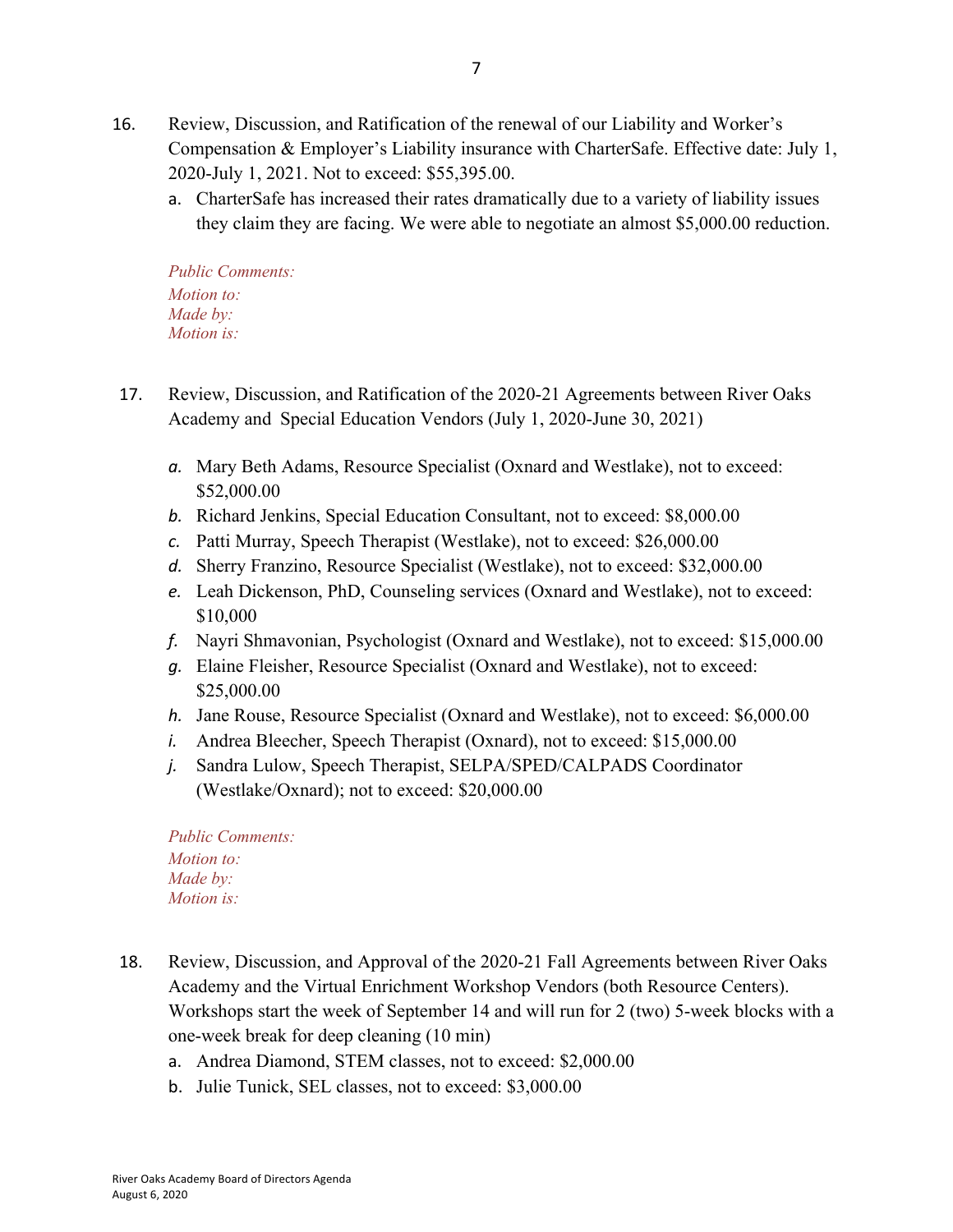- c. Breakthrough, Sports, not to exceed: \$1,300.00
- d. Diane Darakjan, Art workshops, not to exceed: \$2,000.00
- e. Jon Bernstein, Creative Writing/Find Your Voice, not to exceed: \$1,000.00
- *f.* Laura Sether, Academic Writing, Elections, the Study of Epidemiology, tutoring; not to exceed: \$7,000.00 (includes office hours/tutoring)
- *g.* Lee Corkett, Photography workshops, not to exceed: \$1,000.00
- *h.* Marcela Pomadoro, Spanish classes, not to exceed: \$800.00
- *i.* Michael Voogd, Animation and Martial Arts workshops, not to exceed: \$1,000.00
- *j.* Ralph D'Ignazio, Guitar, not to exceed: \$2,000.00
- *k.* Parker Anderson, science and more; not to exceed: \$4,500.00 (6 workshops)
- *l.* Human Nature Center, science and art; not to exceed: \$2,000.00
- *m.* Chris Jung, Minecraft, Coding, 3D Printing (each class is 90 minutes long); not to exceed: \$5,062.50
- *n.* Movies by Kids (Greg Kindseth); not to exceed: \$1,200.00
- *o.* Linda Adams, Spanish; not to exceed: \$4,000.00 (includes office hours)
- *p.* Kim Halamicek, food photography; not to exceed: \$1,000.00
- *q.* Gaby Hath, art, not to exceed: \$1,200.00
- *r.* Ingrid Cassady, science, not to exceed: \$700.00
- *s.* Lee Corkett, photography, not to exceed: \$1,000.00
- *t.* Vivian Rhoades, ELA tutoring, not to exceed: \$3,000.00
- *u.* Outschool licenses for a variety of classes; about 102 licenses; not to exceed \$6,000.00

- 19. Review, Discussion, and Approval of the stipend for Nick Humphrey to help with CALPADS and School Pathway and other compliance/tech issues. Not to exceed \$10,000.00 (paid in 10 monthly payments of \$1,000.00) for the 2020-21 school year.
	- *a.* Nick will be working on making sure that all data entered into School Pathways match with the many new requirements for reporting to CALPADS and will help with general review of enrollments, dis-enrollments, high school class entries, SPED and more.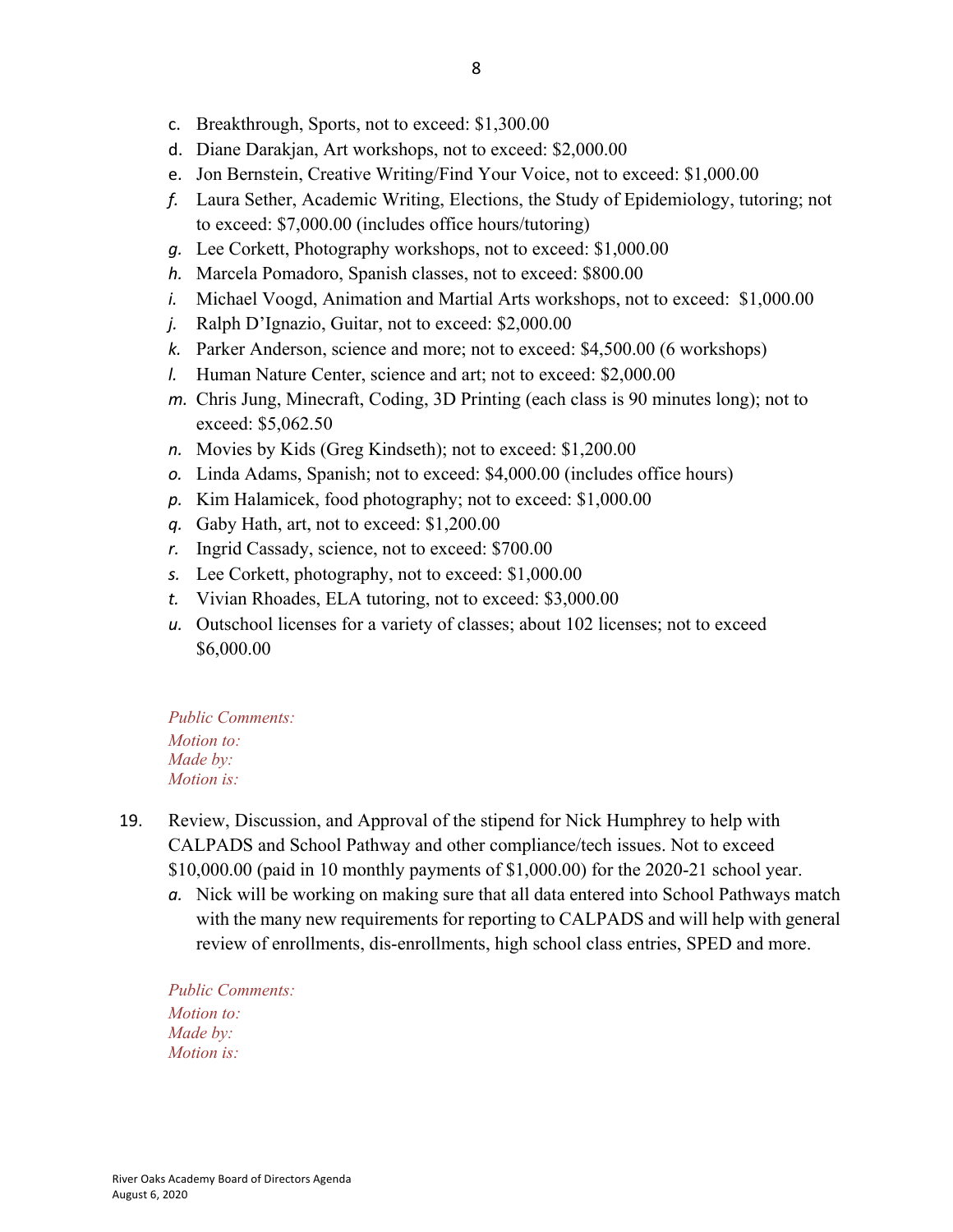20. Review, Discussion, and Approval of the 2020-21 Agreement with Polli Vlasic for Vision and Hearing Screenings, August 18, 2020 through May 31, 2021, not to exceed: \$800.00

*Public Comments: Motion to: Made by: Motion is:*

21. Review, Discussion, and Approval of the 2020-21 quote from MobyMax (our local assessment) for an *All Schoolwide License* (complete K-8 curriculum for all subjects); from: July 23, 2020-July 23, 2020; not to exceed: \$3,495.00

*Public Comments: Motion to: Made by: Motion is:*

22. Review, Discussion, and Approval of the professional development by attending the "Personnel Administrators Academy" offered by ACSA (Association of California School Administrators). The training provides a legal and operational foundation for managing employees and in human resources. The training consists of 70 hours of professional learning over seven weekends. It will be offered virtually. Not to exceed: \$2,600.00

*Public Comments: Motion to: Made by: Motion is:*

23. Review, Discussion, and Approval of the renewal invoice for our Edjoin Account (through San Joaquin County of Education) for our personnel needs; not to exceed: \$750.00

- 24. Review, Discussion, and Ratification to continue the Ventura County Foster Youth Transportation Memorandum of Understanding for the 2020-21 school year. ROA agrees to pay 50% of transportation cost of a County Foster Youth who attends our program.
	- *a.* As stated in the MOU, the parties agree that the renewal of said agreement shall happen automatically as of July 1 each year.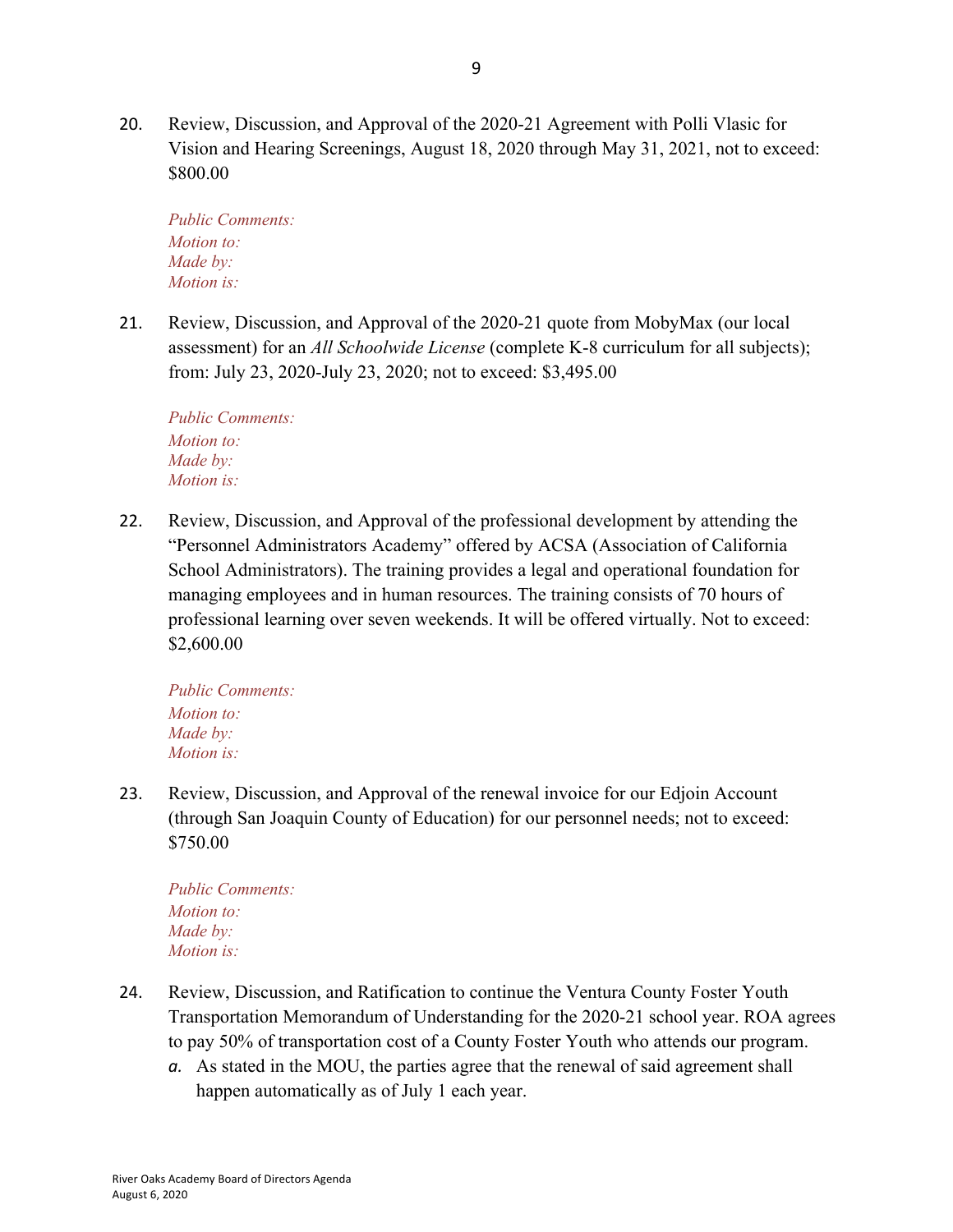25. Review, Discussion, and Approval of the revised policy for the California Healthy Youth Act Policy, originally adopted on June 6, 2019. It was recommended that we specify in the Policy that the parent has the right to "opt out of all or part of" the curriculum and specify that students will be provided with instruction in comprehensive sexual health education, HIV/AIDS prevention education "one time in middle school and one time in high school".

*Public Comments: Motion to: Made by: Motion is:*

- 26. Review, Discussion, and Approval of the quote by Oaks Data Systems, Inc. to purchase and install two new wireless access points at our new Oxnard facility. Not to exceed: \$3,570.00 (+tax)
	- a. Oaks Data Systems has previously installed such access points at our WL facility. The points ensure that we have consistent and strong WiFi throughout the entire facility. We are starting with two access points, however, we may need more depending on how many students are on campus at any given time and once we have a better idea of our WiFi needs in general and for the State mandated testing.

*Public Comments: Motion to: Made by: Motion is:*

#### **8. CLOSED SESSION**

During this meeting the Board may adjourn to Closed Session to review and consider the topics below:

The Chair of the Board will report on actions taken during closed session.

# **9. OPEN SESSION ACTION ITEMS**

None